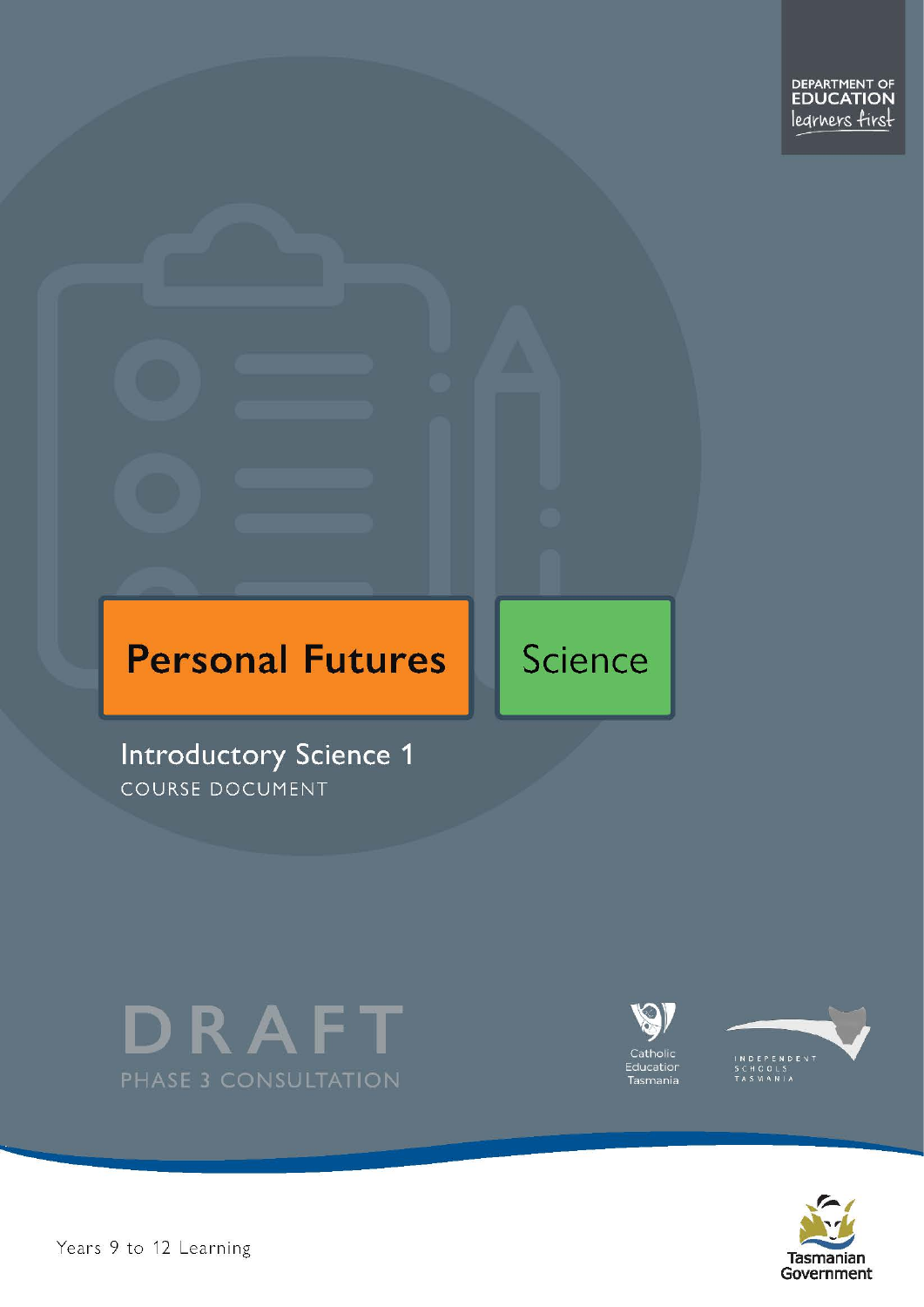# Table of Contents

Phase 3 Consultation Draft Published: March 2021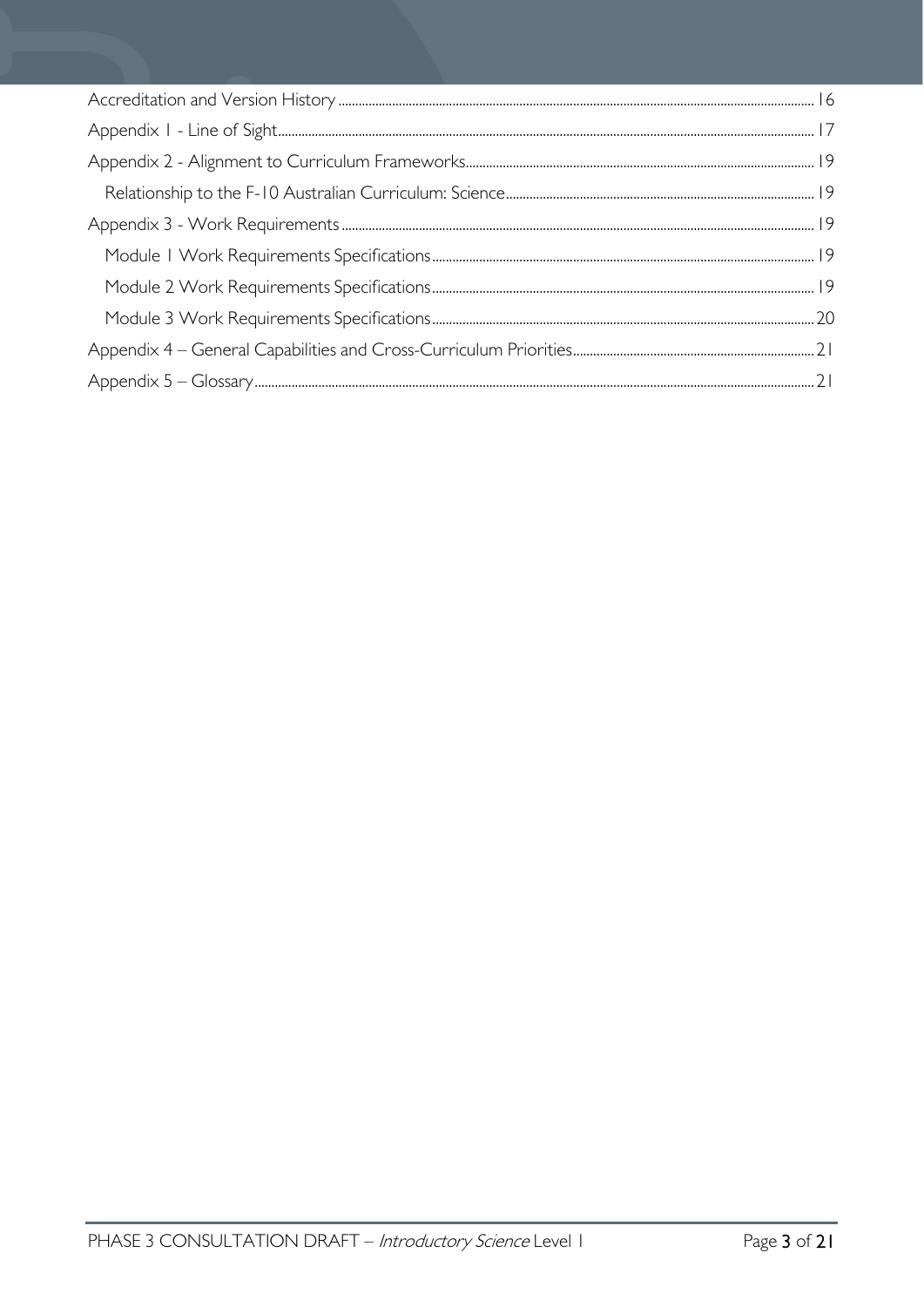# <span id="page-3-0"></span>Introductory Science, 150 hours – Level 1

This course is the Level 1 component of the Science program.

### <span id="page-3-1"></span>Aims

The purpose of Years 9 to 12 [Education](https://publicdocumentcentre.education.tas.gov.au/library/Shared%20Documents/Years-9-to-12-Education-Framework.pdf) is to enable all students to achieve their potential through Years 9 to 12 and beyond in further study, training or employment.

Years 9 to 12 Education enables: Personal Empowerment, Cultural Transmission, Preparation for Citizenship and Preparation for Work.

This course supports the principles of Access, Agency, Excellence, Balance, Support and Achievement as part of a range of programs that enables students to access a diverse and highly flexible range of learning opportunities suited to their level of readiness, interests and aspirations.

Courses aligned to the Years 9 to 12 Curriculum [Framework](https://publicdocumentcentre.education.tas.gov.au/library/Shared%20Documents/Education%209-12%20Frameworks%20A3%20WEB%20POSTER.pdf) belong to one of the five focus areas of Discipline-based Study, Transdisciplinary Projects, Professional Studies, Work-based Learning and Personal Futures.

Introductory Science Level 1 is a Personal Futures course.

# <span id="page-3-2"></span>Focus Area – Personal Futures

Personal Futures courses prepare students to be independent young adults, able to lead healthy, fulfilled and balanced lives. Learning is highly personalised. Students develop strategies to optimise learning, make decisions, solve problems, set career and life goals, and pursue areas of strong personal interest. Personal Futures supports students to develop the required knowledge, skills and understandings to make informed choices that enhance their own and others' health and wellbeing. The inclusion of Personal Futures as a focus area responds to a range of contemporary research findings highlighting the importance of students having broad educational goals that include individual and collective wellbeing and opportunities for student agency as they navigate a complex and uncertain world.

Personal Futures courses have three key features that guide teaching and learning

- theory and dialogue
- informed action
- reflection and dialogue.



Figure 1: Transdisciplinary Project Cycle of Learning (adapted from OECD Learning Compass 2030)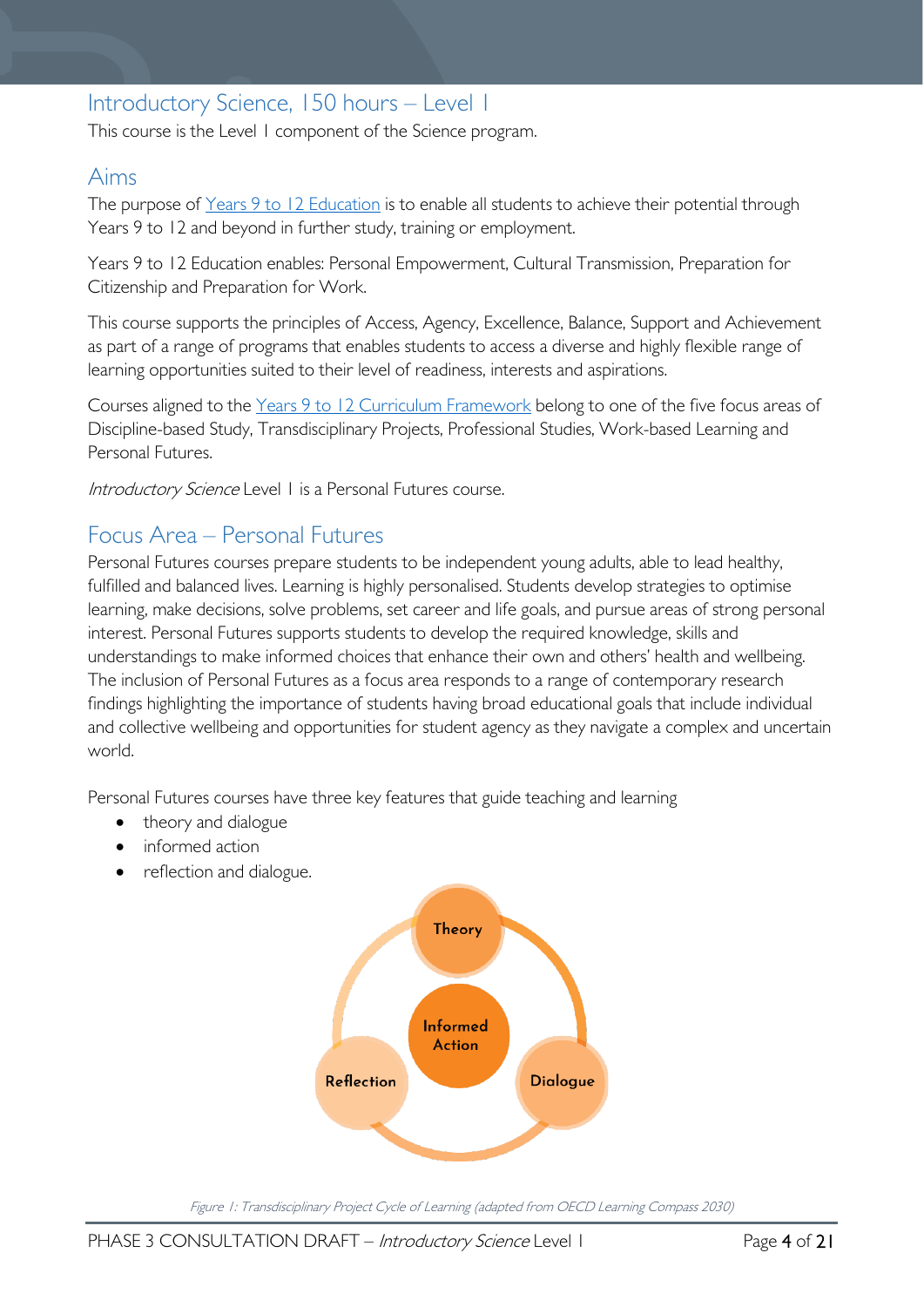In this course learners will do this by:

- Engaging with the fundamental skills and knowledge
- Identifying the challenges for them in Science
- Negotiating where learning will be most effective and valuable
- Planning and completing learning that most required to meet their goals in a way relevant to them
- Reflect on their achievement and integrate their learning into their broader life
- Identifying areas of further potential growth and setting new goals

# <span id="page-4-0"></span>Rationale

Introductory Science Level 1 is proposed to provide a learning opportunity at the only level of complexity missing for science: Level 1. It allows for additional entry and exit points, providing equity for all learners to continue mandatory Science from Year 10, the Preliminary Science course or other pathways. Currently over 50% of jobs in Tasmania benefit from a science background (calculated from: [https://economy.id.com.au/tasmania/employment-by-industry\)](https://economy.id.com.au/tasmania/employment-by-industry) – and this will only increase.

Introductory Science Level I will:

- enable equity of access to Science to all learners, ensuring that learners can include science as part their pathway within Senior Secondary education, no matter what their background
- provide a flexible course for those not on a university pathway and where their pathway cannot easily be defined within one area of science
- provide explicit articulation of the General Capabilities, with learner choice embedded, thereby increasing student agency
- allow learners to negotiate areas of focus where they can gain the greatest benefit from their learning and for their possible future pathways.

All learners should have the opportunity within their compulsory education until the age of 18 to engage or reengage with all learning areas, including science. It has been identified locally [\(https://stem.education.tas.gov.au/\)](https://stem.education.tas.gov.au/), nationally [\(https://www.education.gov.au/review-achieve](https://www.education.gov.au/review-achieve-educational-excellence-australian-schools)[educational-excellence-australian-schools\)](https://www.education.gov.au/review-achieve-educational-excellence-australian-schools) and internationally [\(https://en.unesco.org/unesco\\_science\\_report\)](https://en.unesco.org/unesco_science_report) that greater STEM and in this case science,

understanding benefits learners, the workforce and the broader community. The inclusion of Introductory Science Level / to fill the existing gap within the learning area of science at complexity Level 1 will ensure that all learners have this opportunity in Years 11 and 12.

# <span id="page-4-1"></span>Integration of General Capabilities and Cross-Curriculum Priorities

The general capabilities addressed specifically in this course are:

- Critical and creative thinking  $\mathbb{C}$
- Ethical understanding  $\div$
- Literacy  $\blacksquare$
- Numeracy
- Personal and social capability  $\triangleq$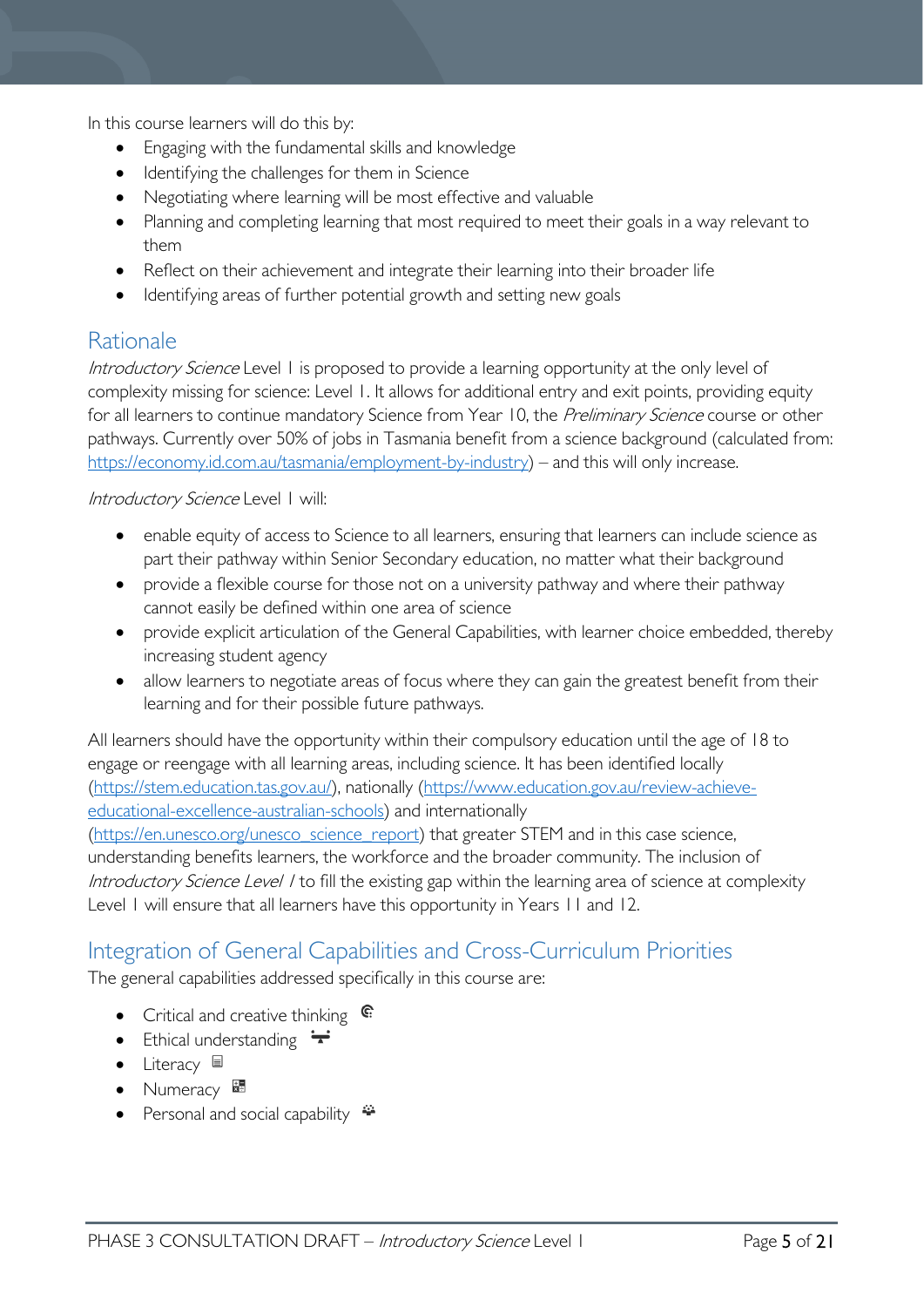The cross-curriculum priorities are enabled through this course are:

- Aboriginal and Torres Strait Islander Histories and Cultures  $\mathcal$
- Asia and Australia's Engagement with Asia **AA**
- Sustainability  $\triangleleft$

# <span id="page-5-0"></span>Course Description

Science, Level 1 will allow learners to be in control of their understanding of our shared world and prepare them for their possible futures. In this course learners will be able to harness their curiosity, wonder and interest in the natural and physical worlds. Inquiring into what is around them in their local community. They will follow and extend their own interests to investigate, imagine and explore ideas. Learners will be guided in a variety of rich and meaningful inquiry-based experiences when learning. Using a flexible and open-ended approach learners will revisit and reflect on their ideas, extending their thinking to take on further challenges.

### <span id="page-5-1"></span>Pathways

Science, Level 1 is designed:

- for learners who have clearly not achieved at standard within the Australian Curriculum: Science F-10, or otherwise require re-engagement with the concepts contained within it for them to follow their preferred pathways.
- to provide a pathway for learners who have achieved at Stage 4 of the TASC Preliminary Suite of courses. Currently there is no course that fulfils this role within the TASC Science suite of courses or elsewhere
- to provide a pathway to Level 2 TASC courses, including science, and support or lead into a number of vocational pathways.

### <span id="page-5-2"></span>Course Requirements

Learners are required to work as directed in practical situations as potentially dangerous materials and equipment may be used in this course.

Providers offering this course will need equipment, materials and a suitable space to carry out the practical component of the course effectively and safely.

This course requires learners to collaborate with others.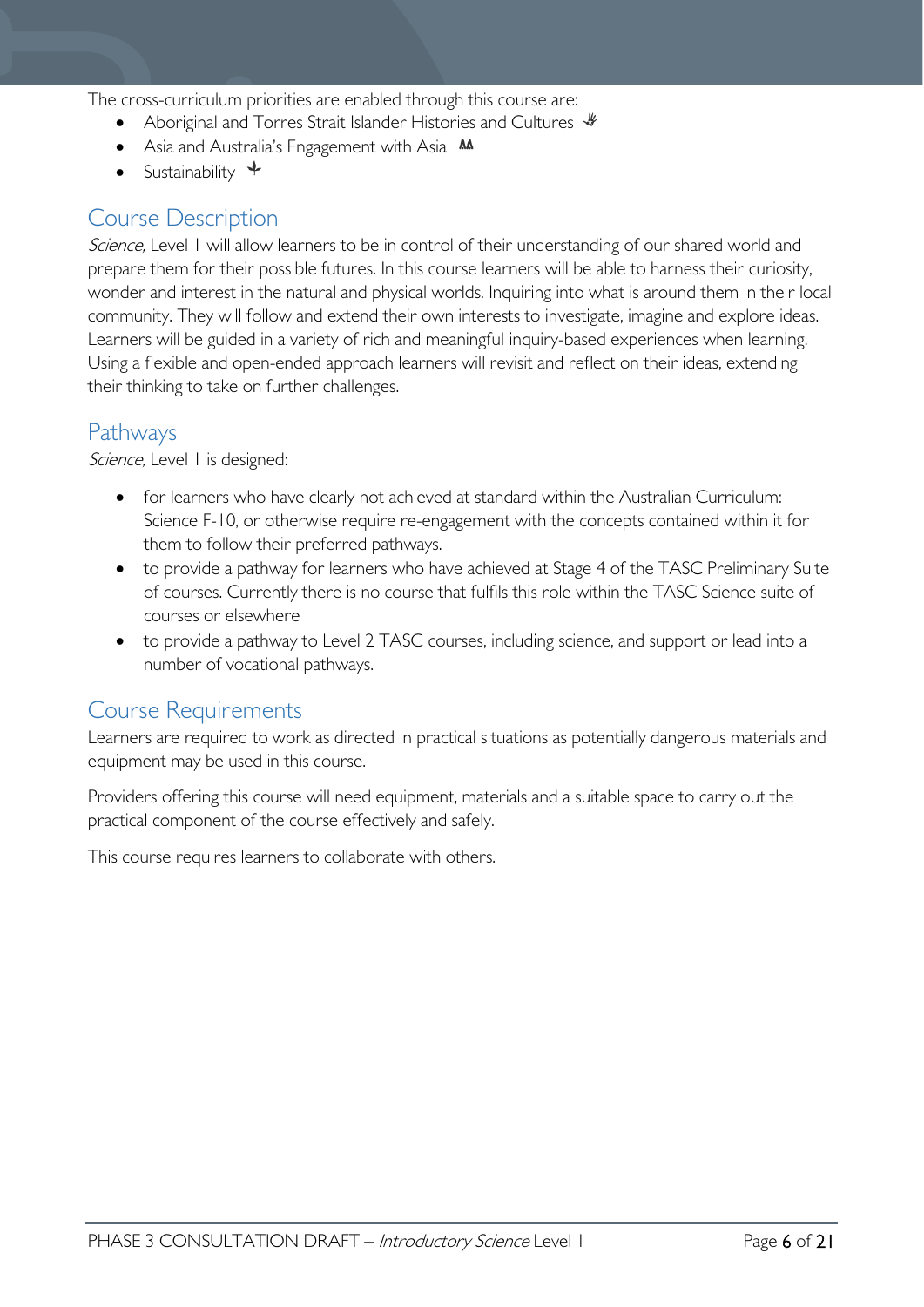# <span id="page-6-0"></span>Course Structure, Delivery and Progression

#### <span id="page-6-1"></span>**Structure**

This course consists of three 50-hour modules.

Modules Available

Core Module 1: Natural sciences Core Module 2: Physical sciences Core Module 3: Extended inquiry



#### <span id="page-6-2"></span>**Delivery**

There is no specific recommended delivery sequence for the modules

#### <span id="page-6-3"></span>Developmental Progression

Each module introduces and builds upon key ideas, concepts, skills, knowledge and understanding leading to a culminating performance of understanding reflected in the work requirements within each module.

### <span id="page-6-4"></span>Module 1 - Natural sciences

This module aims to provide applied learning contexts within the natural sciences that are valued by learners and are found within their communities. Learners will use theory from the natural sciences to explore their communities, their values and their future plans. They will consider how we inquire into the natural world and the tools we use to this.

Learners will identify local applications of natural sciences and develop their own inquiry-based goals to inform their action. They will develop skills and strategies to address and reflect on their stated goals. They will plan and direct aspects of their own learning to research, apply, test, and compare their solutions. Learners will employ critical thinking skills to review, justify, and refine personal decisions.

#### <span id="page-6-5"></span>Module 1 Learning Outcomes

On successful completion of this module, learners will be able to:

- 1. Work independently and with others to explore, reflect on and communicate science concepts
- 2. Design, implement, and reflect on scientific inquiry
- 3. Reflect on the interrelationships of the applications of science with technology and the values of the community
- 4. apply and reflect on models and theories used to explain natural sciences.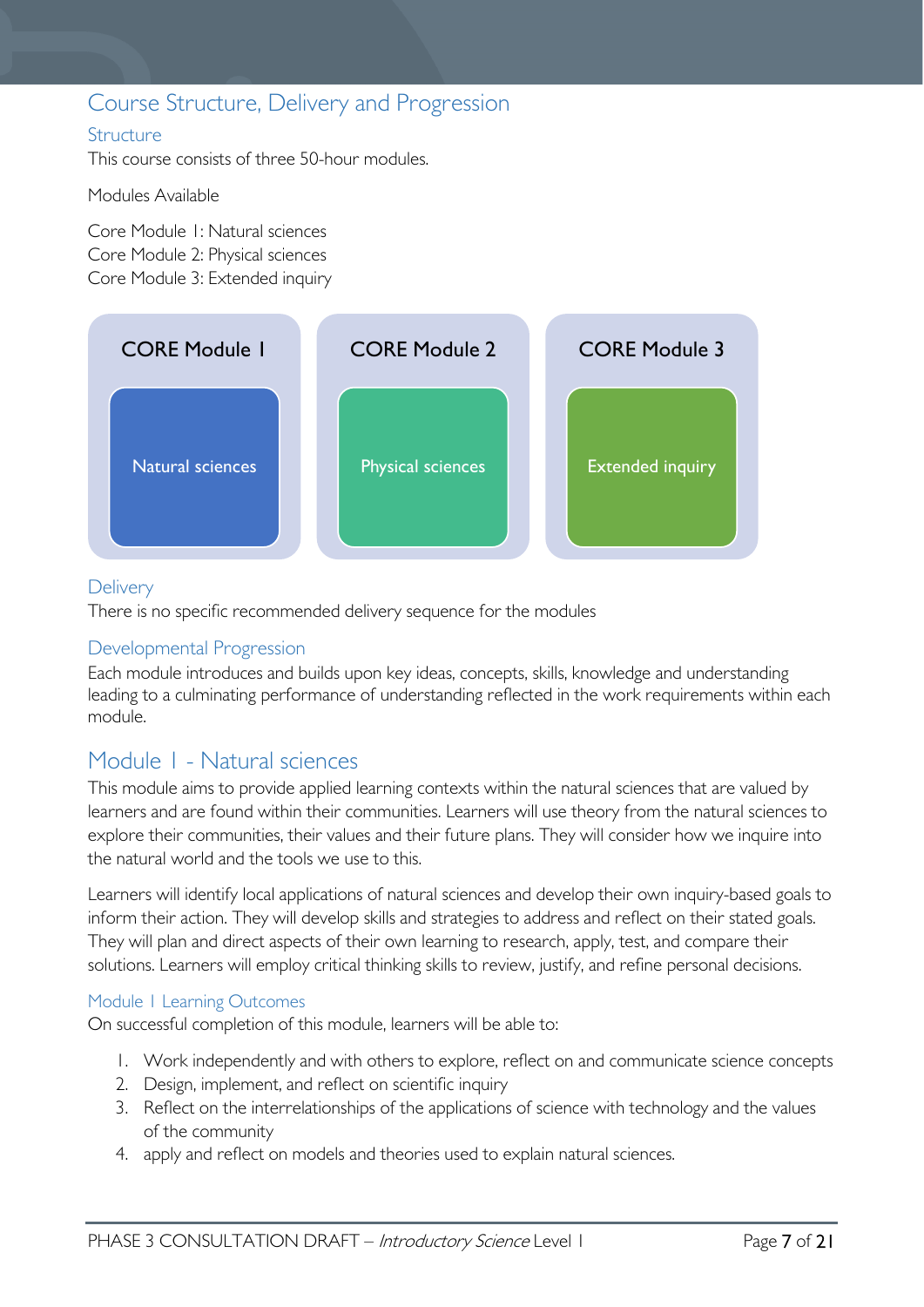#### <span id="page-7-0"></span>Module 1 Content

Learners will reflect on and, in dialogue with others, identify where in the natural sciences their strengths and interests in the natural sciences lie and there is opportunity for growth the meet the requirements of this module. Using this reflection learners will co-construct a plan to demonstrate their current strengths in the natural sciences and build their understanding to meet the requirements of the module including opportunities for inquiry. Learners will use this plan to reflect on and review their progress

Key Knowledge

#### Science as a human endeavour

Learners will explore:

- ways to use technologies to assist them to gain greater scientific understanding including recording, organising and interpreting data
- where the natural sciences can be or are applied within their local community

#### Science understanding - theory

Within the natural sciences learners will explore and explain:

- the interdependency of living things and how they interact with each other in a local environment
- the relationships between form and features of living things to the functions their systems perform within familiar and/or unfamiliar organisms
- local examples of where Earth is subject to change within and on its surface, over a range of timescales as a result of natural processes and human use of resources
- diversity of living things on Earth and/or evolution over time.

#### Key skills

#### Monitoring and reviewing to demonstrate learning

Learners will reflect on and in dialogue with others to identify where in the natural sciences:

- their strengths and interests in the natural sciences lie
- there is opportunity for growth the meet the requirements of the course.

Using this reflection learners will co-construct a plan to:

- demonstrate their current strengths in the natural sciences
- build their understanding to meet the requirements of the course including opportunities for inquiry.

Learners will use this plan to reflect on and review their progress.

#### Science inquiry skills

Learners:

#### Design of inquiry

• identify questions and problems that can be investigated scientifically and make predictions based on scientific knowledge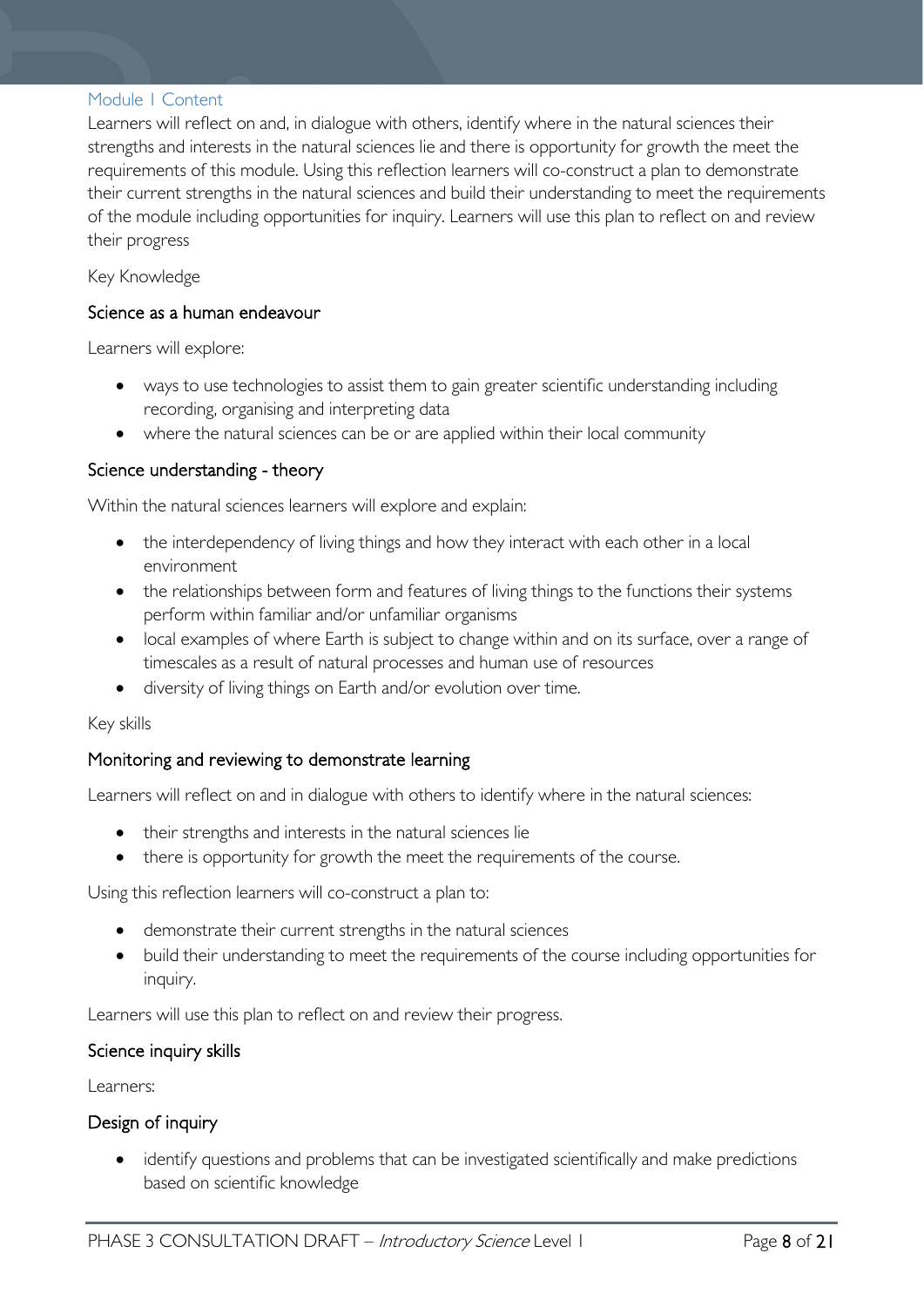• collaboratively and individually plan and conduct a range of investigation types, including fieldwork and experiments, ensuring safety and ethical guidelines are followed.

#### Implementation of inquiry

- measure and control variables, select equipment appropriate to the task and collect data with accuracy
- create and use representation to organise, record and communicate mathematical ideas and concepts.

#### Evaluation of inquiry

- summarise data, from their own investigations and secondary sources, and use scientific understanding to identify relationships and draw conclusions based on evidence
- reflect on scientific investigations including to make predictions and generalisations, and identifying improvements
- use scientific knowledge and findings from investigations to evaluate claims based on evidence.

#### <span id="page-8-0"></span>Module 1 Work Requirements

The work requirements of a course are processes, products or performances that provide a significant demonstration of achievement that is measurable against the course's standards. Work requirements need not be the sole form of assessment for a module.

This module includes one (1) folio work requirement. (Natural Sciences folio)

See Appendix 3 for summary of Work Requirement specifications for this course.

<span id="page-8-1"></span>Module 1 Assessment This module will assess criteria 1, 2, 3, 4.

# <span id="page-8-2"></span>Module 2 - Physical sciences

This module aims to provide applied learning contexts within the physical sciences that are valued by learners and are found within their communities. Learners will use theory from the physical sciences to explore their communities, their values and their future plans. They will consider how we inquire into the physical world and the tools we use to this.

Learners will identify local applications of physical sciences and develop their own inquiry-based goals to inform their action. They will develop skills and strategies to address and reflect on their stated goals. They will plan and direct aspects of their own learning to research, apply, test, and compare their solutions. Learners will employ critical thinking skills to review, justify, and refine personal decisions.

#### <span id="page-8-3"></span>Module 2 Learning Outcomes

On successful completion of this module, learners will be able to:

- 1. Work independently and with others to explore, reflect on and communicate science concepts
- 2. Design, implement, and reflect on scientific inquiry
- 3. Reflect on the interrelationships of the applications of science with technology and the values of the community
- 5. Apply and reflect on models and theories used to explain physical sciences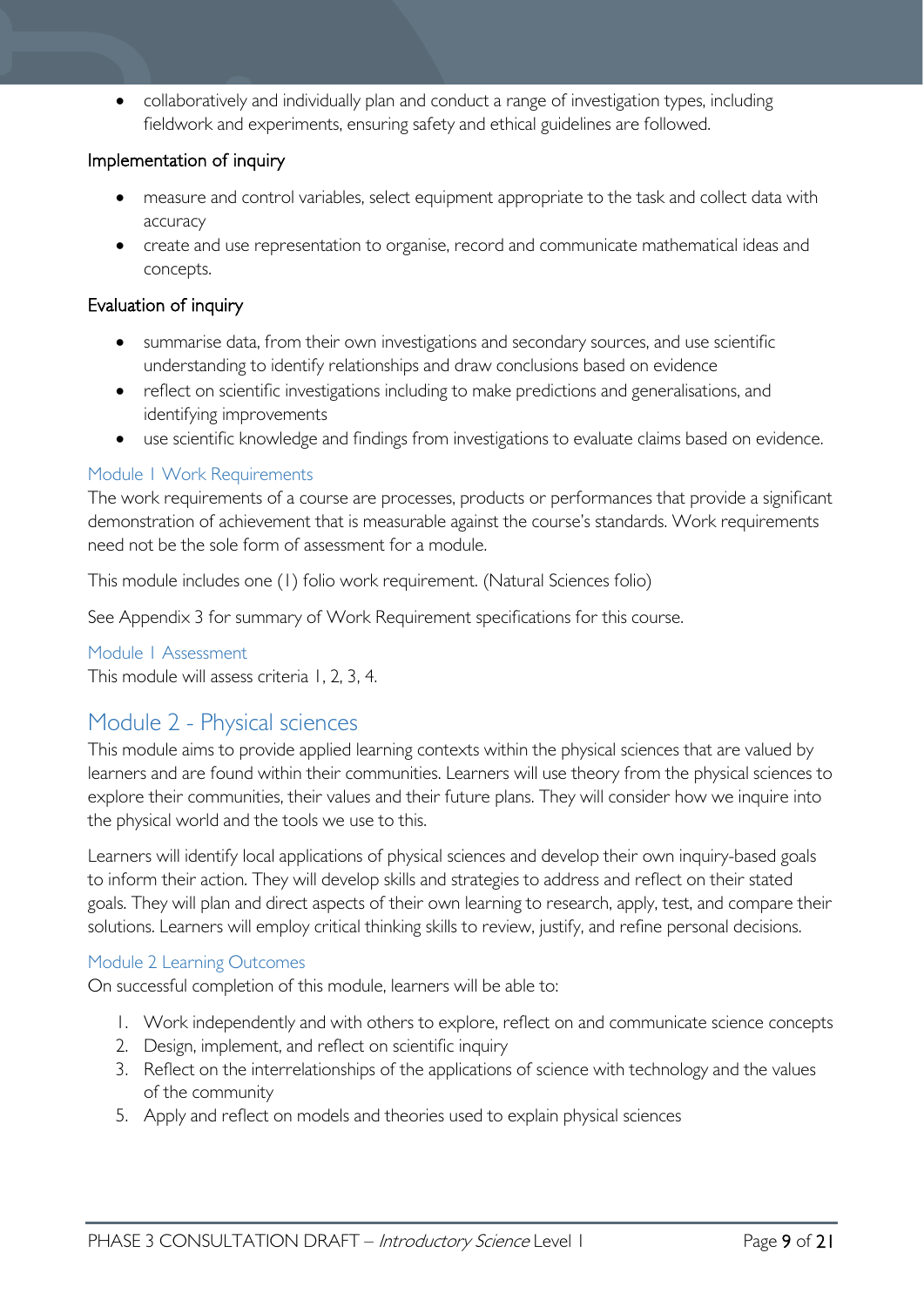#### <span id="page-9-0"></span>Module 2 Content

Learners will reflect on and, in dialogue with others, identify where in the physical sciences their strengths and interests lie and there is opportunity for growth to meet the requirements of this module. Using this reflection learners will co-construct a plan to demonstrate their current strengths in the physical sciences and build their understanding to meet the requirements of this module including opportunities for inquiry. Learners will use this plan to reflect on and review their progress

Key Knowledge

#### Science as a human endeavour

Learners will explore:

- ways to use technologies to assist them to gain greater scientific understanding including recording, organising and interpreting data
- where the physical sciences can be or are applied within their local community.

#### Science understanding - theory

Within the physical sciences learners will explore and explain how:

- chemical and physical properties of substances are determined by their structure at an atomic scale
- substances change and new substances are produced by the rearrangement of atoms through atomic interactions and energy transfer
- forces affect the behaviour of objects
- energy can be transferred and transformed from one form to another.

#### Key skills

#### Science inquiry skills

Learners:

#### Design of inquiry

- identify questions and problems that can be investigated scientifically and make predictions based on scientific knowledge
- collaboratively and individually plan and conduct a range of investigation types, including fieldwork and experiments, ensuring safety and ethical guidelines are followed.

#### Implementation of inquiry

- measure and control variables, select equipment appropriate to the task and collect data with accuracy
- create and use representation to organise, record and communicate mathematical ideas and concepts.

#### Evaluation of inquiry

- summarise data, from their own investigations and secondary sources, and use scientific understanding to identify relationships and draw conclusions based on evidence
- reflect on scientific investigations including to make predictions and generalisations, and identifying improvements
- use scientific knowledge and findings from investigations to evaluate claims based on evidence.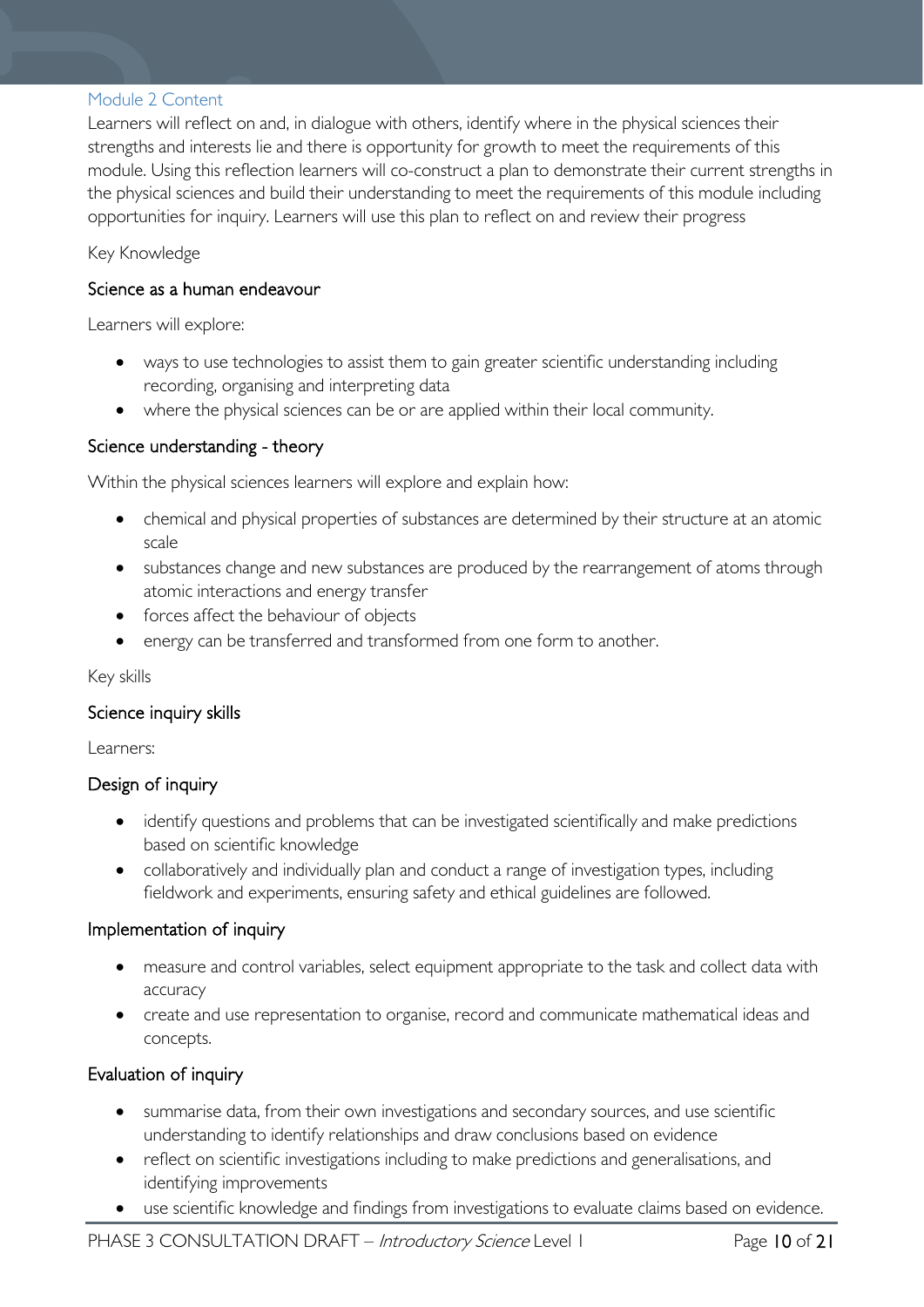#### <span id="page-10-0"></span>Module 2 Work Requirements

The work requirements of a course are processes, products or performances that provide a significant demonstration of achievement that is measurable against the course's standards. Work requirements need not be the sole form of assessment for a module.

This module includes one (1) folio work requirement. (Physical Sciences folio)

See Appendix 3 for summary of Work Requirement specifications for this course.

#### <span id="page-10-1"></span>Module 2 Assessment

This module will assess criteria 1, 2, 3, 5.

# <span id="page-10-2"></span>Module 3 - Extended inquiry

This module aims to provide applied learning contexts in science that are chosen and valued by learners and are found within their communities. Learners will use theory from the sciences to explore their communities, their values and their future plans. They will consider how we inquire into the world and the tools we use to this.

Learners will identify local applications of science and develop their own inquiry-based goals to inform their action. They will develop skills and strategies to address and reflect on their stated goals. They will plan and direct aspects of their own learning to research, apply, test, and compare their solutions. Learners will employ critical thinking skills to review, justify, and refine personal decisions.

#### <span id="page-10-3"></span>Module 3 Learning Outcomes

On successful completion of this module, learners will be able to:

- 1. Work independently and with others to explore, reflect on and communicate science concepts
- 2. Design, implement, and reflect on scientific inquiry
- 3. Reflect on the interrelationships of the applications of science with technology and the values of the community
- 6. access, apply and reflect on models and theories used to explain science within an inquiry.

#### <span id="page-10-4"></span>Module 3 Content

Learners will reflect on and, in dialogue with others, identify where in an area of scientific interest their strengths and interests in science lie and there is opportunity for growth the meet the requirements of the module. Using this reflection learners will co-construct a plan to build on their strengths to increase their understanding and complete an inquiry or a series of inquiries to build their understanding. Learners will use this plan to reflect on and review their progress

#### Key Knowledge

#### Science understanding - theory

Within an area of scientific interest learners will explore within their inquiry or inquiries and explain:

- the specialist knowledge they applied
- the theory and methods they applied
- any scientific terminology to assist with deeper understanding.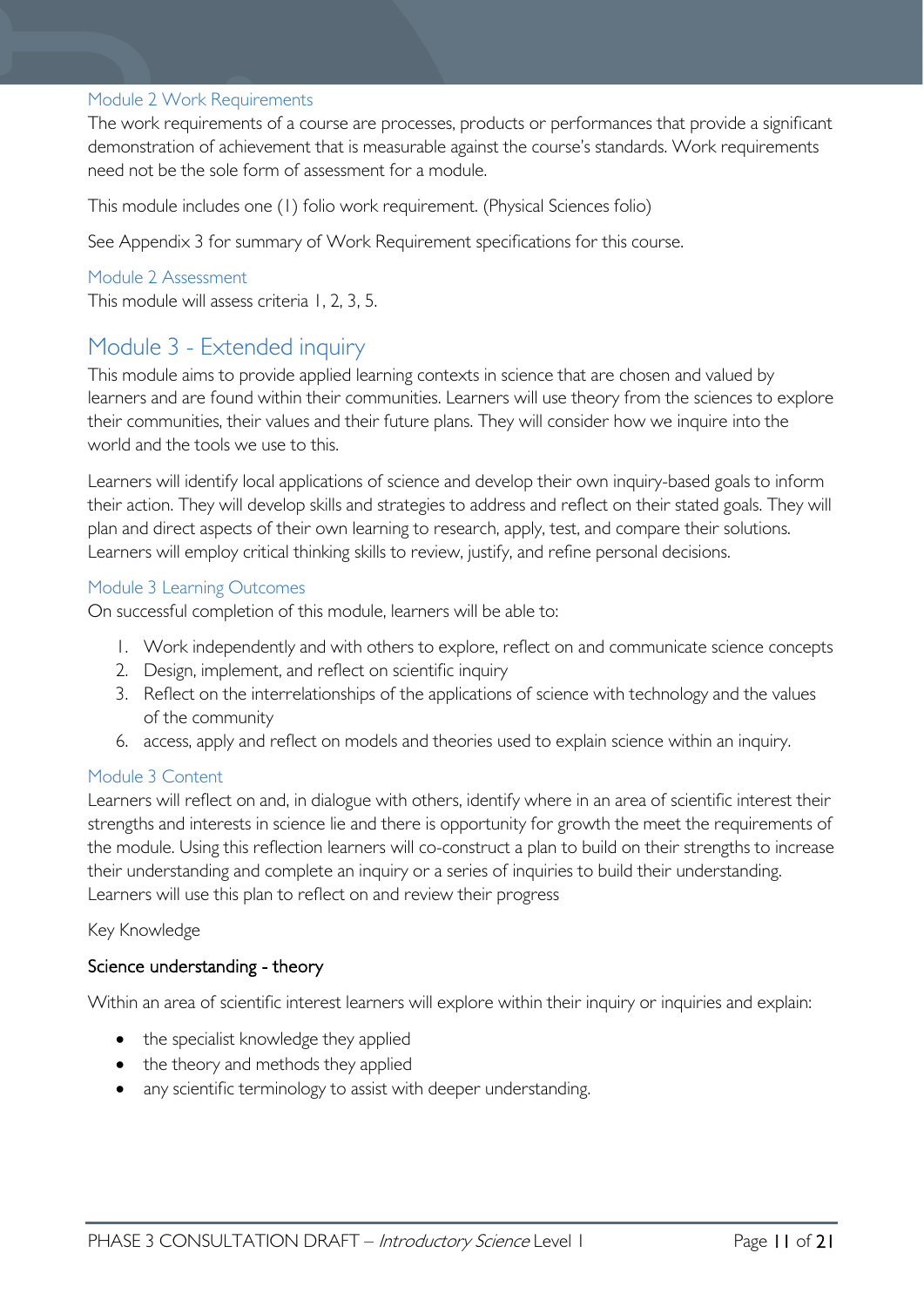#### Key skills

#### Science inquiry skills

Learners:

#### Design of inquiry

- identify questions and problems that can be investigated scientifically and make predictions based on scientific knowledge
- collaboratively and individually plan and conduct a range of investigation types, including fieldwork and experiments, ensuring safety and ethical guidelines are followed.

#### Implementation of inquiry

- measure and control variables, select equipment appropriate to the task and collect data with accuracy
- create and use representations to organise, record and communicate mathematical ideas and concepts.

#### Evaluation of inquiry

- summarise data, from their own investigations and secondary sources, and use scientific understanding to identify relationships and draw conclusions based on evidence
- reflect on scientific investigations including to make predictions and generalisations, and identifying improvements
- use scientific knowledge and findings from investigations to evaluate claims based on evidence.

#### <span id="page-11-0"></span>Module 3 Work Requirements

The work requirements of a course are processes, products or performances that provide a significant demonstration of achievement that is measurable against the course's standards. Work requirements need not be the sole form of assessment for a module.

This module includes one (1) inquiry and one (1) folio work requirement. (Extended inquiry folio and Extended inquiry)

See Appendix 3 for summary of Work Requirement specifications for this course.

#### <span id="page-11-1"></span>Module 3 Assessment

This module will assess criteria 1, 2, 3, 6.

### <span id="page-11-2"></span>Assessment

Criterion-based assessment is a form of outcomes assessment that identifies the extent of learner achievement at an appropriate end-point of study. Although assessment – as part of the learning program – is continuous, much of it is formative, and is done to help learners identify what they need to do to attain the maximum benefit from their study of the course. Therefore, assessment for summative reporting to TASC will focus on what both teacher and learner understand to reflect endpoint achievement.

The standard of achievement each learner attains on each criterion is recorded as a rating 'A', 'B', or 'C', according to the outcomes specified in the standards section of the course.

A 't' notation must be used where a learner demonstrates any achievement against a criterion less than the standard specified for the 'C' rating.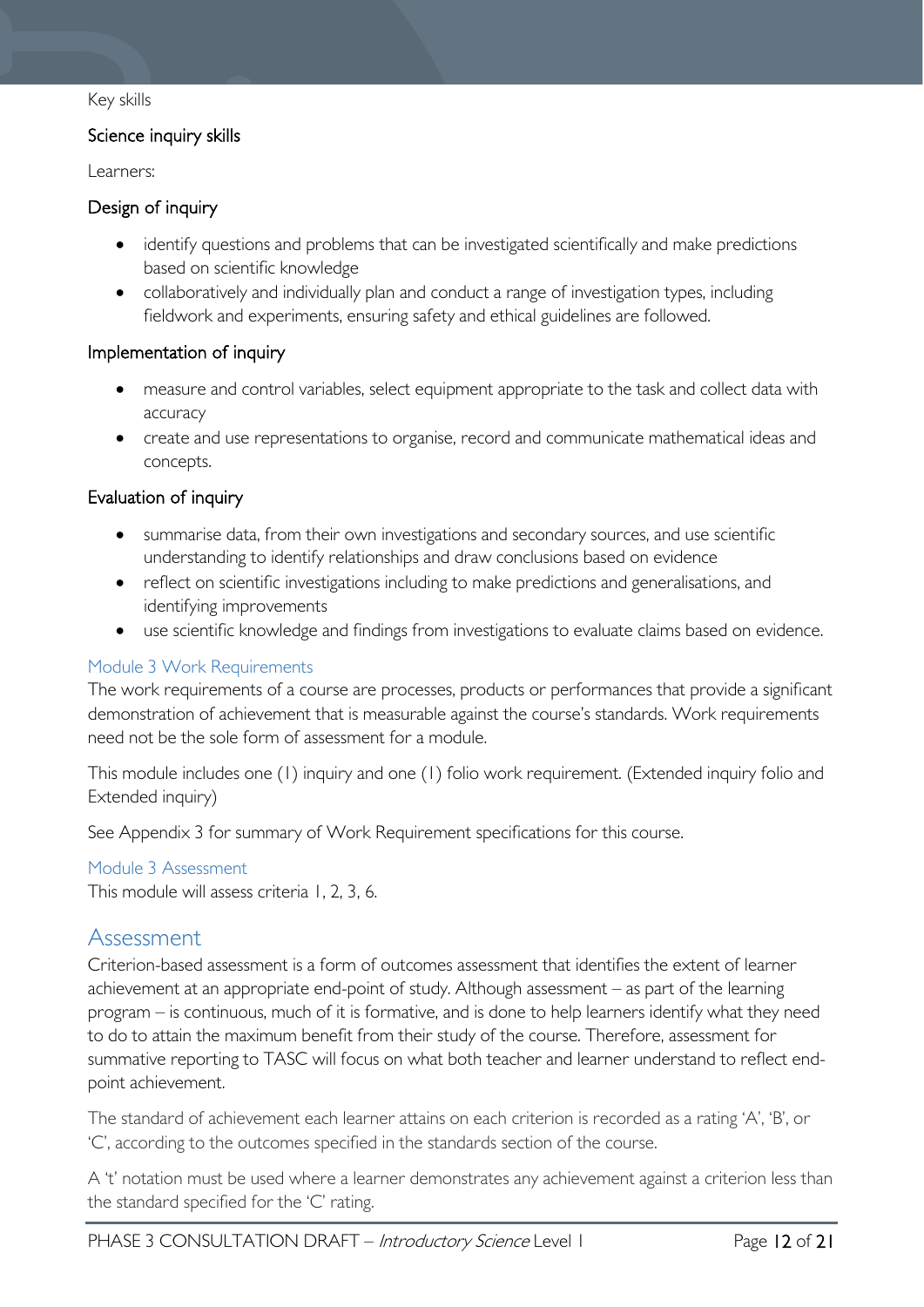A 'z' notation is to be used where a learner provides no evidence of achievement at all.

Internal assessment of all criteria will be made by the provider. Providers will report the learner's rating for each criterion to TASC.

#### <span id="page-12-0"></span>Criteria

|                      | Module I | Module 2 | Module 3 | Notes                                                                |
|----------------------|----------|----------|----------|----------------------------------------------------------------------|
| Criteria<br>Assessed | 1,2,3,4  | 1,2,3,5  | ,2,3,6   | Three common in all modules<br>and one focus criterion per<br>module |

The assessment for *Introductory Science* Level 1 will be based on the degree to which the learner can:

- 1. explore, reflect on and communicate science concepts individually and with others
- 2. design, implement, and reflect on scientific inquiry
- 3. explore the interrelationships of the applications of science with technology and the community
- 4. apply and reflect on models and theories used to explain natural sciences
- 5. apply and reflect on models and theories used to explain physical sciences
- 6. access, apply and reflect on models and theories used to explain science within an inquiry

#### <span id="page-12-1"></span>**Standards**

Criterion 1: explore, reflect on and communicate science concepts individually and with others

| Rating C                                                                                                                                    | Rating B                                                                                                                                     | Rating A                                                                                                                                                     |  |  |  |
|---------------------------------------------------------------------------------------------------------------------------------------------|----------------------------------------------------------------------------------------------------------------------------------------------|--------------------------------------------------------------------------------------------------------------------------------------------------------------|--|--|--|
| The learner:                                                                                                                                |                                                                                                                                              |                                                                                                                                                              |  |  |  |
| follows strategies and acts to<br>solve problems when<br>considering difficult situations<br>and/or safety considerations                   | changes strategies and acts to<br>solve problems when<br>considering difficult situations<br>and/or safety considerations                    | changes strategies and acts<br>flexibly to solve problems<br>when considering difficult<br>situations and/or safety<br>considerations                        |  |  |  |
| identifies the extent to which<br>their roles and responsibilities<br>contributed to the<br>achievement of personal and<br>group objectives | reflects on the extent to<br>which their roles and<br>responsibilities contributed to<br>the achievement of personal<br>and group objectives | reflects on and explores the<br>extent to which their roles<br>and responsibilities<br>contributed to the<br>achievement of personal and<br>group objectives |  |  |  |
| uses representations to<br>describe relationships and<br>solve problems                                                                     | selects and uses<br>representations to describe<br>relationships and solve<br>problems                                                       | selects and uses appropriate<br>representations to describe<br>relationships and solve<br>problems                                                           |  |  |  |
| communicates ideas in a<br>range of modes, styles and<br>genres for specific purposes.                                                      | communicates knowledge<br>and ideas in a range of<br>modes, styles and genres for<br>specific purposes.                                      | communicates knowledge<br>and ideas effectively in a<br>range of modes, styles and<br>genres for specific purposes.                                          |  |  |  |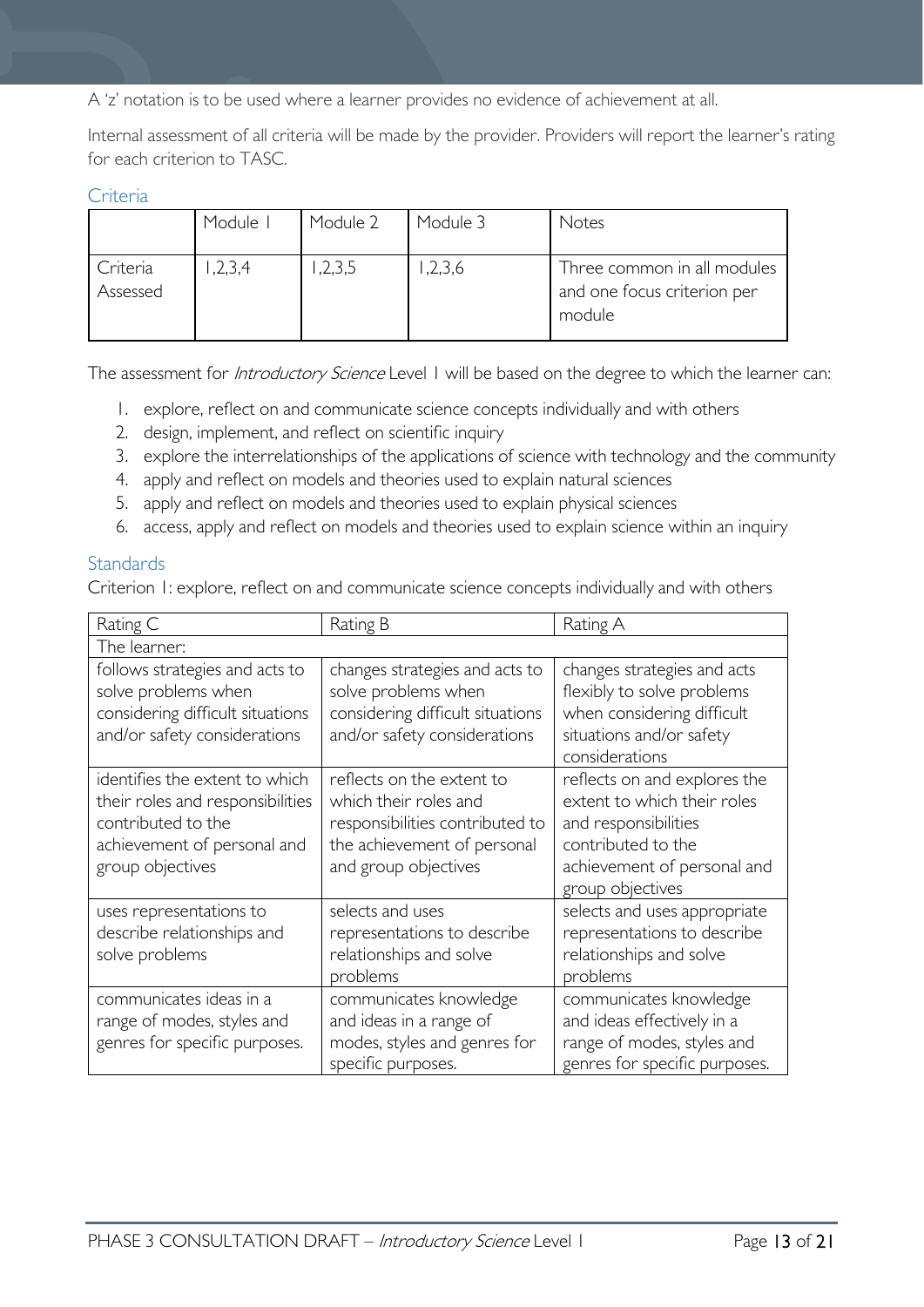Criterion 2: design, implement, and reflect on scientific inquiry

| Rating C                      | Rating B                        | Rating A                      |
|-------------------------------|---------------------------------|-------------------------------|
| The learner:                  |                                 |                               |
| selects and conducts safe,    | selects and conducts safe,      | plans and conducts safe,      |
| ethical investigations that   | ethical investigations that     | ethical investigations that   |
| collect data in response to a | collect data in response to a   | collect data in response to a |
| familiar question or problem  | familiar question or problem    | familiar question or problem  |
| selects and communicate data  | selects data to identify trends | selects data to identify key  |
| to identify trends            | and sources of error            | trends and sources of error   |
| communicates to present       | communicates to                 | communicates to               |
| data and conclusions          | demonstrate trends              | demonstrate trends and key    |
|                               | conclusions based on data       | conclusions based on data     |
| considers processes and       | considers processes and         | reflects on processes and     |
| claims and suggests           | claims and suggests testable    | claims and suggests valid     |
| improvements.                 | improvements.                   | testable improvements.        |

Criterion 3: explore the interrelationships of the applications of science with technology and the community

| Rating C                       | Rating B                    | Rating A                      |
|--------------------------------|-----------------------------|-------------------------------|
| The learner:                   |                             |                               |
| uses technology to collect     | selects and uses technology | reflects on how technology is |
| and process data and           | to collect and process data | used to collect and process   |
| information and improve        | and information and improve | data and information and      |
| understanding                  | understanding               | improve understanding         |
| accesses and communicates      | accesses and communicates   | develops and communicates     |
| applications of science within | applications of science to  | applications of science to    |
| their local community          | solve problems within their | solve problems within their   |
|                                | local community             | local community               |

Criterion 4: apply and reflect on models and theories used to explain natural sciences

| Rating C                      | Rating B                      | Rating A                      |
|-------------------------------|-------------------------------|-------------------------------|
| The learner:                  |                               |                               |
| applies theories or models of | applies theories or models of | applies theories or models of |
| biology to identify           | biology to reflect on         | biology to explain            |
| phenomena, solve problems     | phenomena, solve problems     | phenomena, solve problems     |
| and make predictions in       | and make predictions in       | and make valid predictions in |
| familiar contexts             | unfamiliar contexts           | unfamiliar contexts           |
| applies theories or models of | applies theories or models of | applies theories or models of |
| earth and environmental       | earth and environmental       | earth and environmental       |
| science to identify           | science to reflect on         | science to explain            |
| phenomena, solve problems     | phenomena, solve problems     | phenomena, solve problems     |
| and make predictions in       | and make predictions in       | and make valid predictions in |
| familiar contexts.            | unfamiliar contexts.          | unfamiliar contexts.          |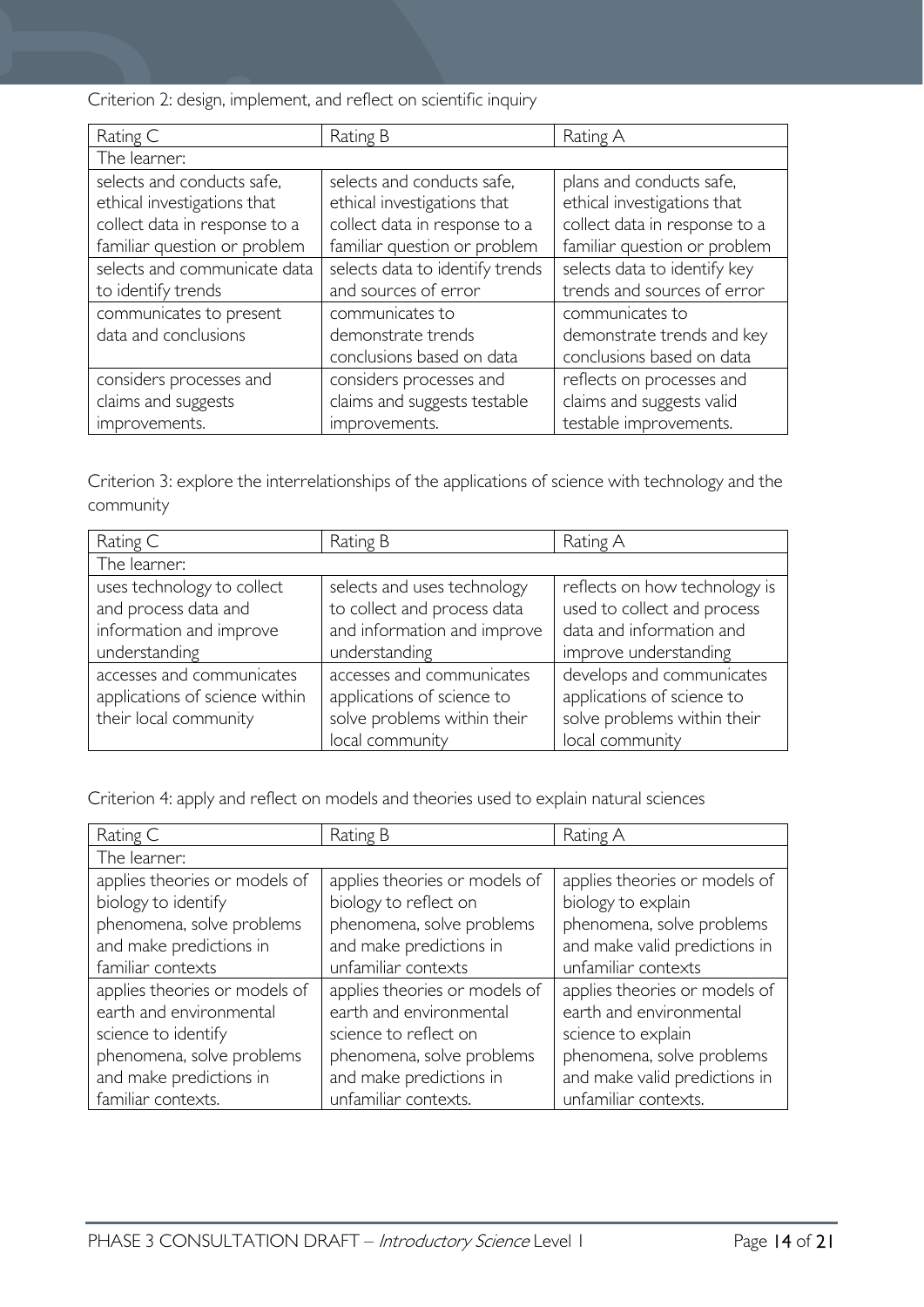Criterion 5: apply and reflect on models and theories used to explain physical sciences

| Rating C                      | Rating B                      | Rating A                      |
|-------------------------------|-------------------------------|-------------------------------|
| The learner:                  |                               |                               |
| applies theories or models of | applies theories or models of | applies theories or models of |
| physics to identify           | physics to reflect on         | physics to explain            |
| phenomena, solve problems     | phenomena, solve problems     | phenomena, solve problems     |
| and make predictions in       | and make predictions in       | and make valid predictions in |
| familiar contexts             | unfamiliar contexts           | unfamiliar contexts           |
| applies theories or models of | applies theories or models of | applies theories or models of |
| chemistry to identify         | chemistry to reflect on       | chemistry to explain          |
| phenomena, solve problems     | phenomena, solve problems     | phenomena, solve problems     |
| and make predictions in       | and make predictions in       | and make valid predictions in |
| familiar contexts.            | unfamiliar contexts.          | unfamiliar contexts.          |

Criterion 6: access, apply and reflect on models and theories used to explain science within an inquiry

| Rating C                      | Rating B                      | Rating A                      |
|-------------------------------|-------------------------------|-------------------------------|
| The learner:                  |                               |                               |
| applies theories or models of | applies theories or models    | applies theories or models to |
| identify phenomena, solve     | reflect on phenomena, solve   | explain phenomena, solve      |
| problems and make             | problems and make             | problems and make valid       |
| predictions in familiar       | predictions in unfamiliar     | predictions in unfamiliar     |
| contexts                      | contexts                      | contexts                      |
| applies methods to identify   | applies methods to reflect on | applies methods to explain    |
| phenomena, solve problems     | phenomena, solve problems     | phenomena, solve problems     |
| and make predictions in       | and make predictions in       | and make valid predictions in |
| familiar contexts             | unfamiliar contexts           | unfamiliar contexts           |
| uses correct terminology to   | applies correct terminology   | applies correct terminology   |
| identify phenomena, solve     | to reflect on phenomena,      | to explain phenomena, solve   |
| problems and make             | solve problems and make       | problems and make valid       |
| predictions in familiar       | predictions in unfamiliar     | predictions in unfamiliar     |
| contexts.                     | contexts.                     | contexts.                     |

### <span id="page-14-0"></span>Quality Assurance

• This will be determined by TASC at time of accreditation.

### <span id="page-14-1"></span>Qualifications and Award Requirements

The final award will be determined by the Office of Tasmanian Assessment, Standards and Certification from 6 ratings.

The minimum requirements for an award in *Introductory Science* Level 1 are as follows:

EXCEPTIONAL ACHIEVEMENT (EA) 5 'A' ratings, 1 'B' rating HIGH ACHIEVEMENT (HA) 3 'A' ratings, 2 'B' ratings, 1 'C' rating COMMENDABLE ACHIEVEMENT (CA)

3 'B' ratings, 3 'C' ratings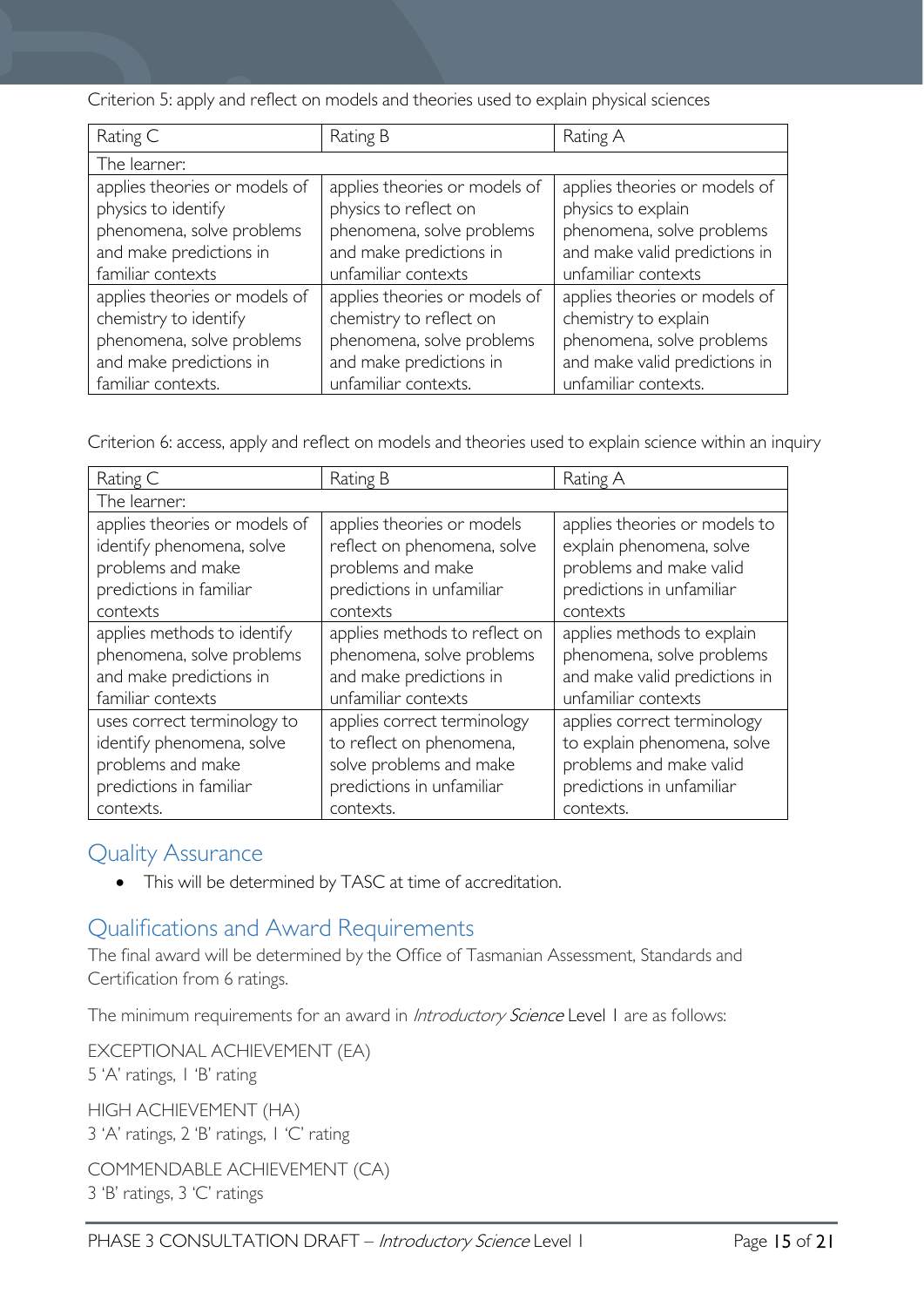# SATISFACTORY ACHIEVEMENT (SA) 5 'C' ratings

```
PRELIMINARY ACHIEVEMENT (PA)
3 'C' ratings
```
A learner who otherwise achieves the ratings for an SA (Satisfactory Achievement) award but who fails to show any evidence of achievement in one or more criteria ('z' notation) will be issued with a PA (Preliminary Achievement) award.

# <span id="page-15-0"></span>Course Evaluation

• This will be confirmed by time of accreditation.

# <span id="page-15-1"></span>Course Developer

This course has been developed by the Department of Education's Years 9 to 12 Learning Unit in collaboration with Catholic Education Tasmania and Independent Schools Tasmania.

# <span id="page-15-2"></span>Accreditation and Version History

• Details to be determined by TASC at time of accreditation.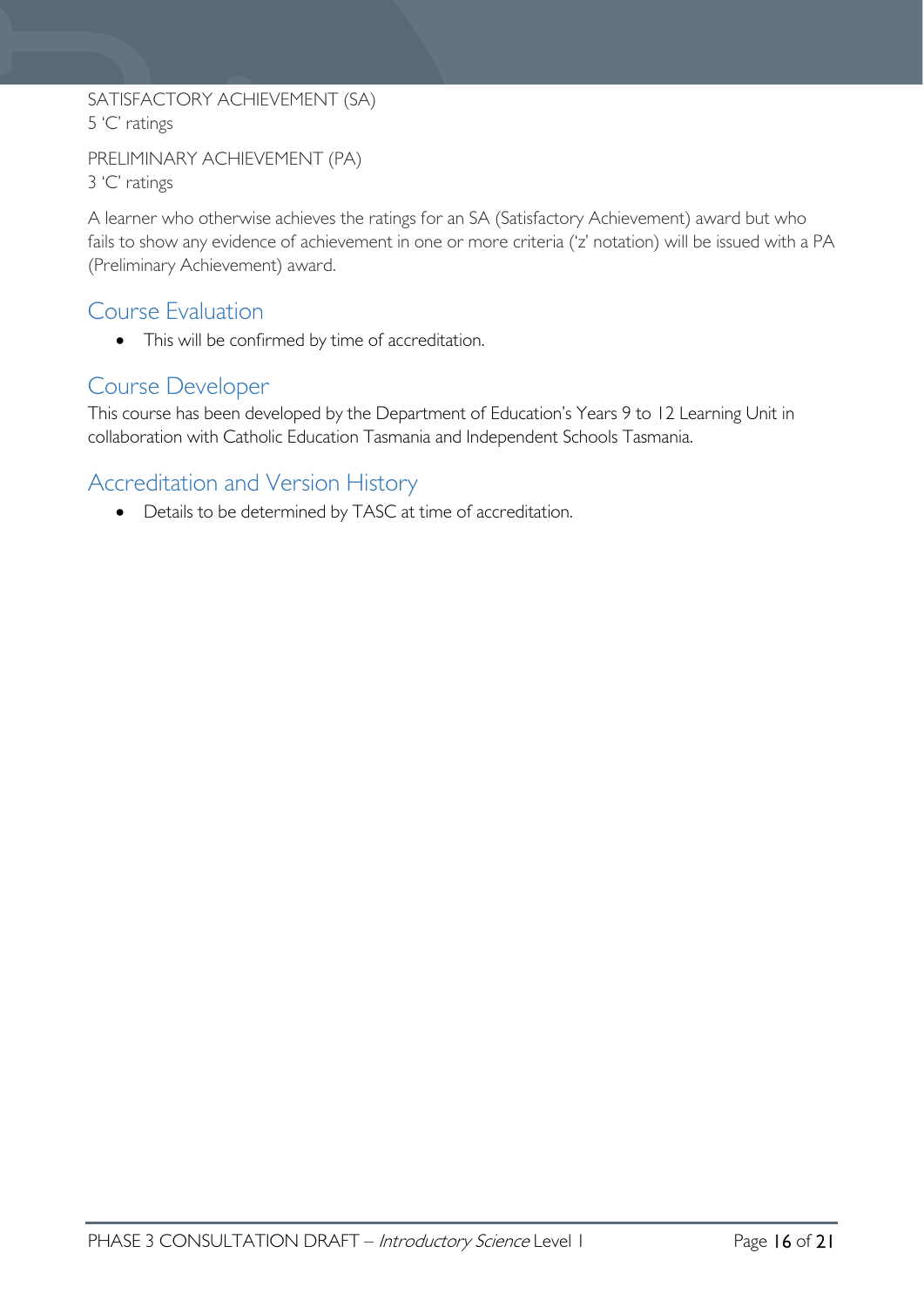# Appendix 1 - Line of Sight

| Learning Outcomes |                        |                             |                                            |                                                                                   |  |
|-------------------|------------------------|-----------------------------|--------------------------------------------|-----------------------------------------------------------------------------------|--|
| What students are | Content                |                             |                                            |                                                                                   |  |
| expected to learn | What teachers<br>teach | <b>Work Requirements</b>    |                                            |                                                                                   |  |
|                   |                        | Some of what<br>learners do | Criteria                                   |                                                                                   |  |
|                   |                        |                             | Key characteristics of<br>what learners do | <b>Standards</b>                                                                  |  |
|                   |                        |                             |                                            | Qualities to be<br>assessed for the key<br>characteristics of<br>what learners do |  |

<span id="page-16-0"></span>

|    | Learning Outcomes                                                     | Course Content | Work                      | Criteria       | Standards | General                         |
|----|-----------------------------------------------------------------------|----------------|---------------------------|----------------|-----------|---------------------------------|
|    |                                                                       |                | Requirements              |                |           | Capabilities (GC)               |
|    | Work independently and with others to explore, reflect on and         | Module 1, 2, 3 | Module 1, 2, 3 $\mid$ C   |                | All       | GC:                             |
|    | communicate science concepts.                                         |                |                           |                |           | 冒點拳                             |
|    | Design, implement, and reflect on scientific inquiry.                 | Module 1, 2, 3 | Module 1, 2, $3 \mid C2$  |                | All       | GC:                             |
|    |                                                                       |                |                           |                |           | $\Box$ $\Xi$ $\Theta$           |
|    |                                                                       |                |                           |                |           | $\div$                          |
| 3. | Reflect on the interrelationships of the applications of science with | Module 1, 2, 3 | Module 1, 2, 3 $\mid$ C 3 |                | All       | GC:                             |
|    | technology and the values of the community.                           |                |                           |                |           | $\mathbf{F} \in \mathbb{R}^{n}$ |
| 4. | Apply and reflect on models and theories used to explain natural      | Module I       | Module I                  | C <sub>4</sub> | All       | GC:                             |
|    | sciences.                                                             |                |                           |                |           | G:                              |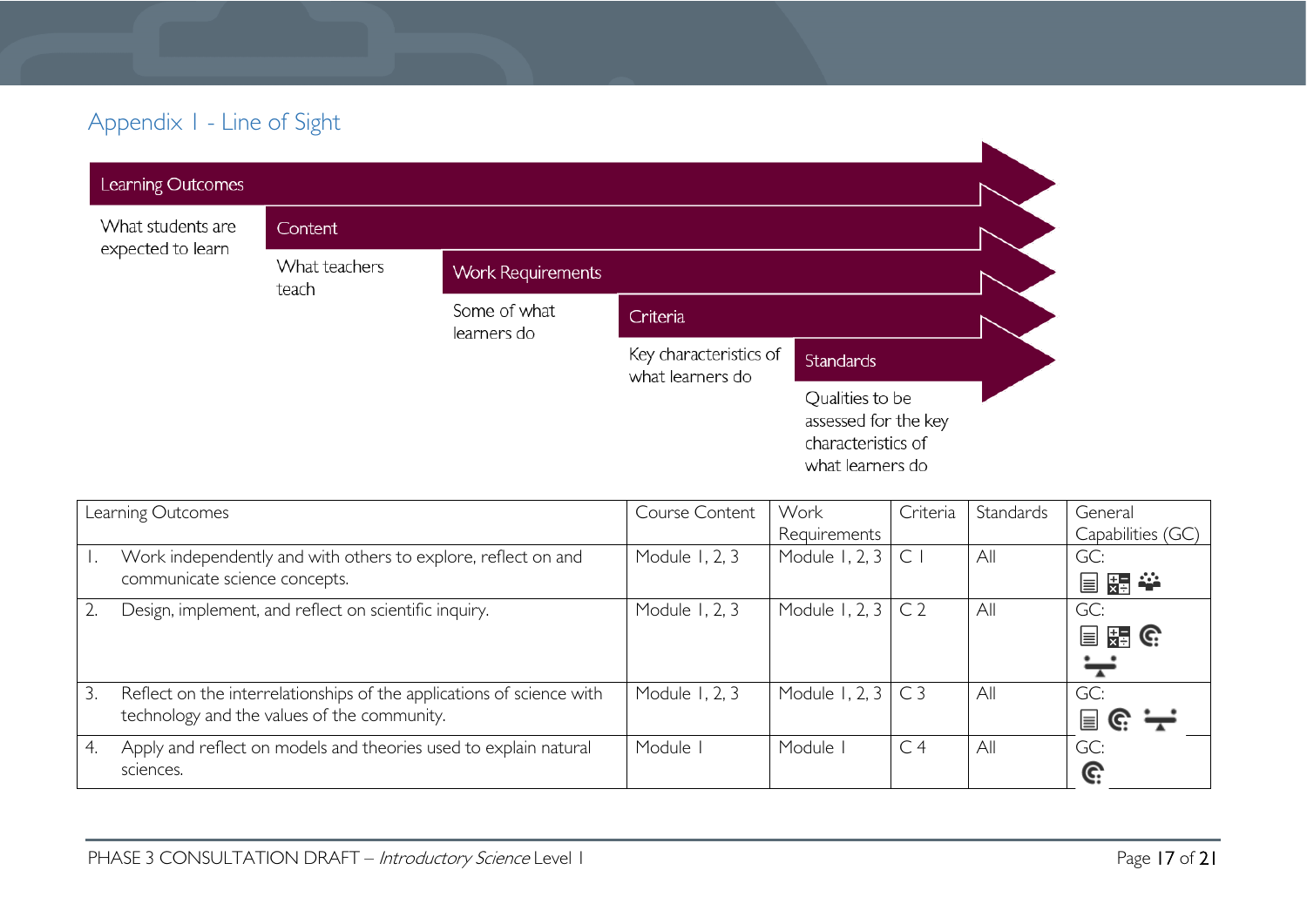| Apply and reflect on models and theories used to explain physical<br>sciences.                 | Module 2 | Module 2 | All |  |
|------------------------------------------------------------------------------------------------|----------|----------|-----|--|
| Access, apply and reflect on models and theories used to explain<br>science within an inquiry. | Module 3 | Module 3 | All |  |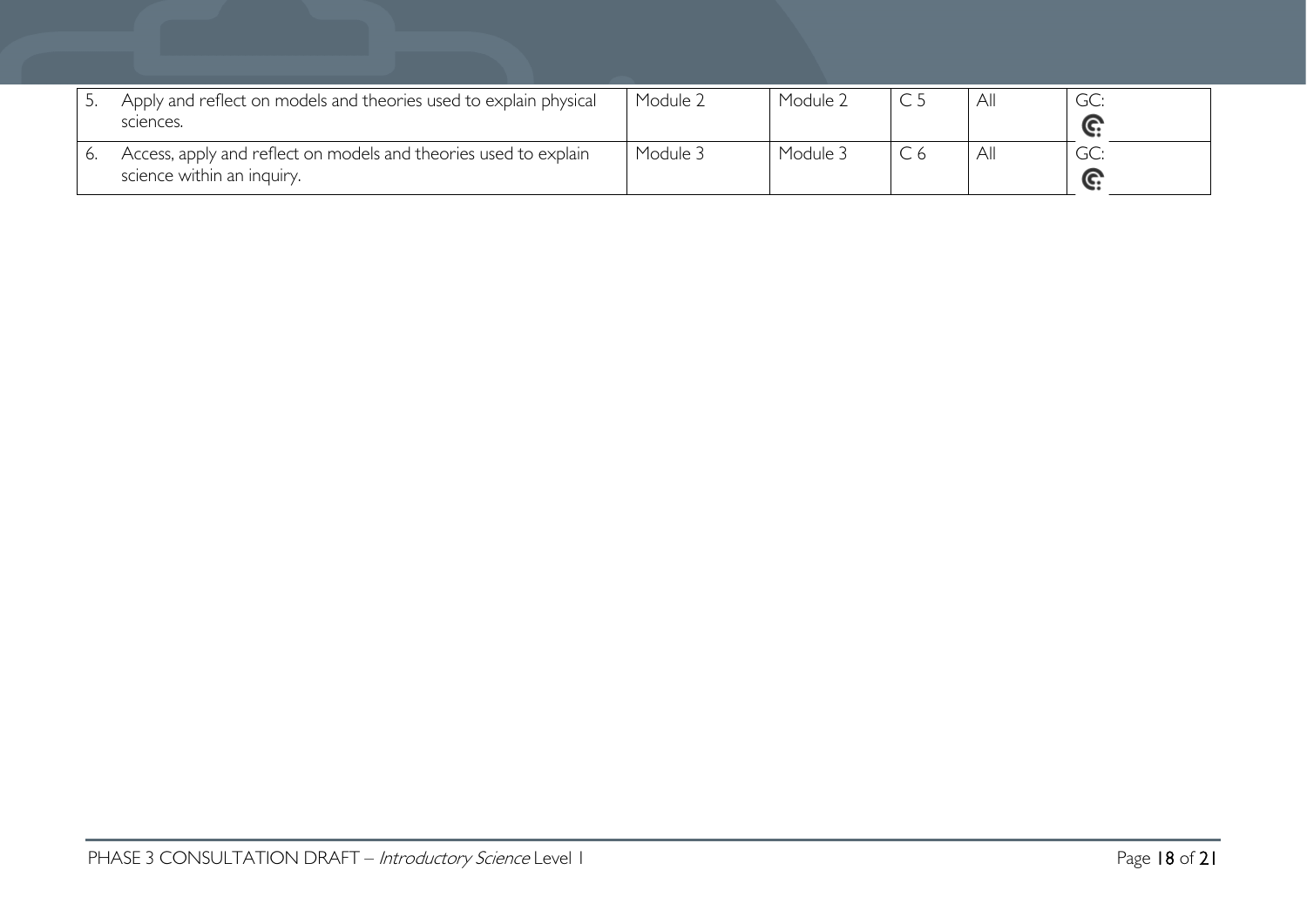# <span id="page-18-0"></span>Appendix 2 - Alignment to Curriculum Frameworks

### <span id="page-18-1"></span>Relationship to the F-10 Australian Curriculum: Science

This course provides a further opportunity to develop student understanding and skills from across the three strands of the F-10 Australian Curriculum: Science. In the Science Understanding strand, the Biology curriculum draws on knowledge and understanding from across the four sub-strands of Biological, Physical, Chemical, and Earth and Space sciences. In particular:

- diversity of living things on Earth and evolution over time
- interdependency of living things and how they interact with each other and their environment
- relationships between form and features of living things to the functions their systems perform
- Earth is subject to change within and on its surface, over a range of timescales as a result of natural processes and human use of resources
- chemical and physical properties of substances are determined by their structure at an atomic scale
- substances change and new substances are produced by the rearrangement of atoms through atomic interactions and energy transfer
- forces affect the behaviour of objects
- energy can be transferred and transformed from one form to another.

# <span id="page-18-2"></span>Appendix 3 - Work Requirements

### <span id="page-18-3"></span>Module 1 Work Requirements Specifications

Focus Area: Personal Futures Title of Work Requirement: Natural Sciences Folio Mode /Format: Folio Learning Outcomes: 1, 2, 3 and 4 Description:

Learners will use a multimodal folio of their work to demonstrate how they meet the requirements of Module 1 to be presented in dialogue with their teacher.

Size: 5 minutes multimodal presentation

Timing: This is a culminating performance for Module 1

External agencies: Engagement with external agencies is optional

### Relevant Criterion/criteria:

- Criterion 1
- Criterion 2
- Criterion 3
- Criterion 4

### <span id="page-18-4"></span>Module 2 Work Requirements Specifications

Focus Area: Personal Futures Title of Work Requirement: Physical Sciences Folio Mode /Format: Folio Learning Outcomes: 1, 2, 3 and 5 Description:

Learners will create a multimodal folio of their work to demonstrate how they meet the requirements of Module 2 to be presented in dialogue with their teacher.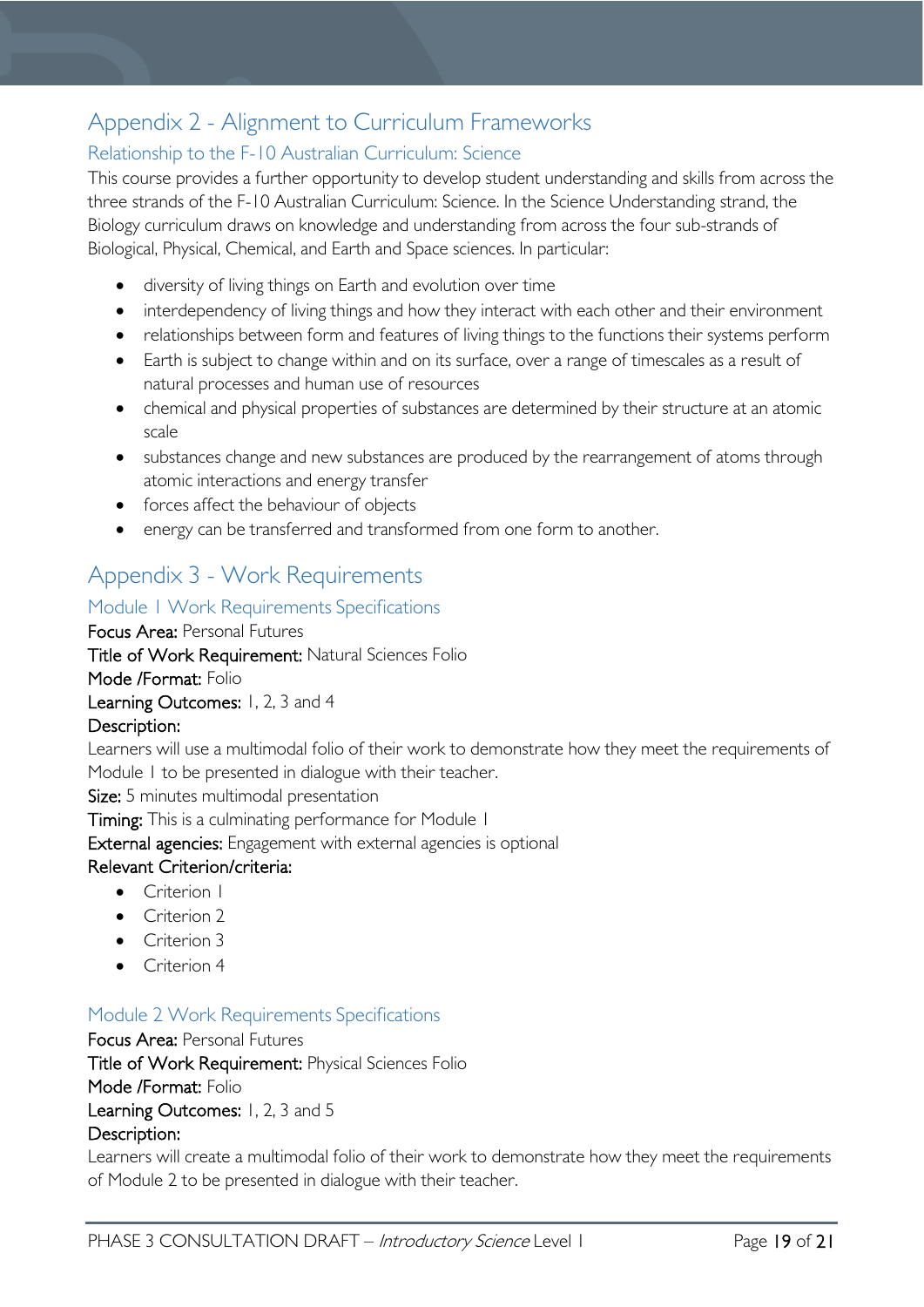#### Size: 5 minutes

Timing: This is a culminating performance for Module 1 External agencies: Engagement with external agencies is optional Relevant Criterion/criteria:

- Criterion 1
- Criterion 2
- Criterion 3
- Criterion 5

### <span id="page-19-0"></span>Module 3 Work Requirements Specifications

#### Focus Area: Personal Futures

Title of Work Requirement: Extended Inquiry Folio

#### Mode /Format: Folio

Learning Outcomes: 1, 2, 3 and 6

#### Description:

Learners will create a multimodal folio of their work to demonstrate how they meet the requirements of Module 3 to be presented in dialogue with their teacher.

#### Size: 5 minutes

Timing: This is a culminating performance for Module 1

External agencies: Engagement with external agencies is optional

#### Relevant Criterion/criteria:

- Criterion I
- Criterion 2
- Criterion 3
- Criterion 6

### Focus Area: Personal Futures Title of Work Requirement: Extended Inquiry Mode /Format: Inquiry

### Learning Outcomes: 3

#### Description:

Learners will use a multimodal presentation to describe:

- the question being investigated in Module 3
- their major findings with the evidence for them
- opportunities for further investigation with reasoning

Size: 3-minutes multimodal presentation

Timing: This is a culminating performance for Module 1

External agencies: Engagement with external agencies is optional

#### Relevant Criterion/criteria:

- Criterion 1
- Criterion 3